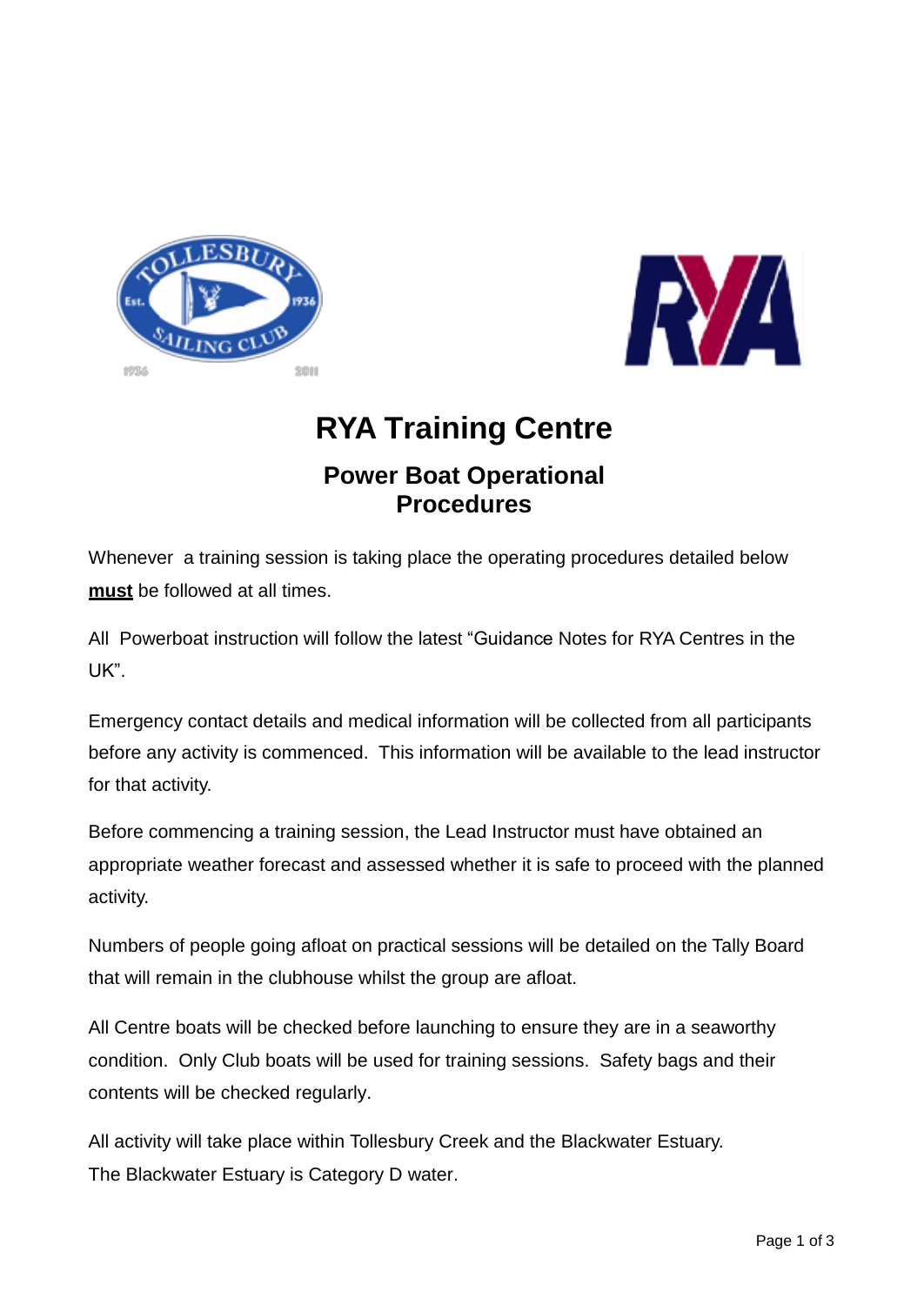### **Supervision & Training**

All training activities will be supervised and led by the Instructor responsible for delivering the session.

There will be a maximum of three students on any course, preferably two.

#### **Health and Safety**

All participants must be checked to ensure suitable clothing is worn for the activity.

All participants must wear a buoyancy aid of minimum 50 Newton standard and be in good condition. In hot weather participants should be encouraged to apply sun cream and supplies of water must be available.

#### **Launching**

Before going afloat groups should be briefed regarding the activity to be undertaken.

Where children are involved in an activity there must be adult supervision between the club boatyard and the Hard, if applicable. A constant lookout must be maintained for vehicles using the road.

#### **Club Training Boats**

Kill cords **must** be worn at all times when the engine is running.

Those in charge of a club boat should check each boat contains the following kit as a minimum:

- Paddle or oars
- Bucket or bailer
- Bridle secured to suitable strong points
- Towline
- Spare starting cord and minimal tool kit
- Survival bag and thermal protective aid
- Waterproof first aid kit
- Anchor for safety boat and any towed craft
- Chain and warp as appropriate
- Distress flares
- Sharp knife, preferably serrated
- Spare kill cord
- A means of communicating with base